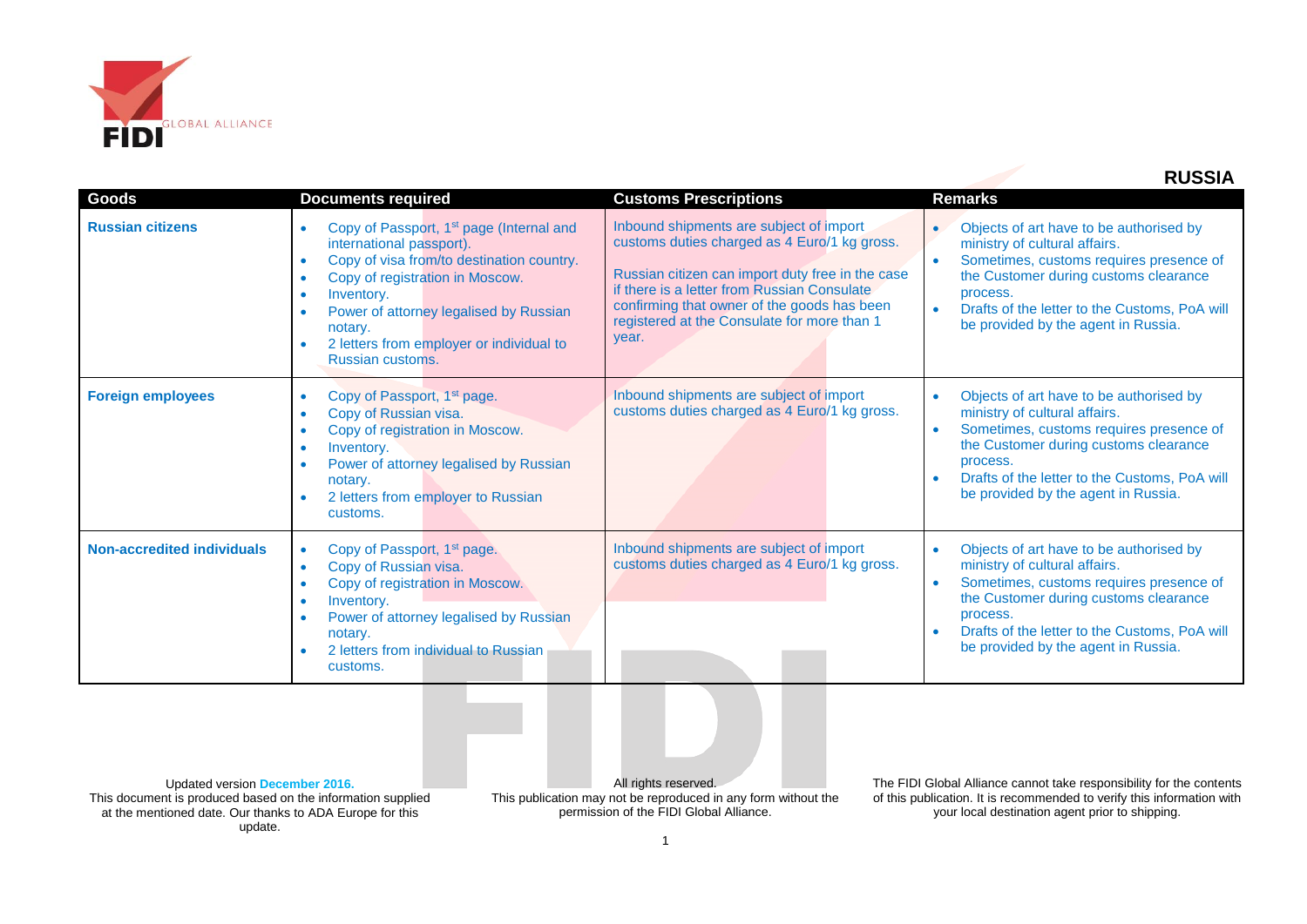

 **RUSSIA**

| <b>Goods</b>                                      | <b>Documents required</b>                                                                                                                                                                                                                                                                                                                                                                     | <b>Customs Prescriptions</b>                                                                                                                                                                                                                                                                                                                                                                                                                             | <b>Remarks</b>                                                                                                                                                                                                                                                   |  |
|---------------------------------------------------|-----------------------------------------------------------------------------------------------------------------------------------------------------------------------------------------------------------------------------------------------------------------------------------------------------------------------------------------------------------------------------------------------|----------------------------------------------------------------------------------------------------------------------------------------------------------------------------------------------------------------------------------------------------------------------------------------------------------------------------------------------------------------------------------------------------------------------------------------------------------|------------------------------------------------------------------------------------------------------------------------------------------------------------------------------------------------------------------------------------------------------------------|--|
| <b>Diplomats with diplomatic</b><br><b>status</b> | Copy of Passport stamped by the<br>$\bullet$<br>Embassy, 1 <sup>st</sup> page.<br>Copy of Russian visa stamped by the<br>$\bullet$<br>Embassy.<br>Copy of registration in Moscow stamped by<br>the Embassy.<br>Copy of diplomatic card stamped by the<br>Embassy.<br>Inventory.<br>3 Power of attorneys stamped by the<br>Embassy.<br>3 letters to Russian customs stamped by<br>the Embassy. | No limited quotas stipulated by law for the<br>importation of alcohol in diplomatic shipments.<br>However, all the agents and everyone involved<br>in an inbound diplomatic shipment to Russia<br>should be conscious of the fact that alcohol's<br>quantity must be definitely a reasonable and<br>realistic one. Before packing, it is important to<br>consult with the destination agent in Russia to<br>ensure the quantity is reasonable/realistic. | Objects of art have to be authorised by<br>ministry of cultural affairs.<br>Sometimes, customs requires presence of<br>the Customer during customs clearance<br>process.<br>Drafts of the letter to the Customs, PoA will<br>be provided by the agent in Russia. |  |
| <b>Cars</b>                                       | Copy of Passport, 1 <sup>st</sup> page.<br>$\bullet$<br>Copy of Russian visa.<br>$\bullet$<br>Copy of registration in Moscow.<br>Power of attorney legalised by Russian<br>$\bullet$<br>notary.<br>2 letters to Russian customs authorities.<br>$\bullet$<br>Document confirming ownership of the car.<br>$\bullet$                                                                           | Import taxes and duties are applicable only for<br>Russian citizen.<br>Foreign citizen and diplomats can import cars<br>duty freebased on temporary import obligation.                                                                                                                                                                                                                                                                                   | Sometimes, customs requires presence of<br>the Customer during customs clearance<br>process.<br>Drafts of the letter to the Customs, PoA will<br>be provided by the agent in Russia.                                                                             |  |
| Import/Export of the items of<br>arts to Russia   | <b>EXPORT:</b> All items of arts can be export out of Russia only after obtaining export certificate from the Ministry of Culture. In some cases, owner of the<br>goods must be physically presented at the airport customs terminal during customs clearance if there are any items of arts in the shipment.                                                                                 |                                                                                                                                                                                                                                                                                                                                                                                                                                                          |                                                                                                                                                                                                                                                                  |  |
|                                                   | IMPORT: for all items older than 100 years certificate from the Ministry of Culture has to be obtained. Modern items of art (not older than 100 years)<br>can be imported without certificate from the Ministry of Culture.                                                                                                                                                                   |                                                                                                                                                                                                                                                                                                                                                                                                                                                          |                                                                                                                                                                                                                                                                  |  |

Updated version **December 2016.** This document is produced based on the information supplied at the mentioned date. Our thanks to ADA Europe for this update.

All rights reserved. This publication may not be reproduced in any form without the permission of the FIDI Global Alliance.

The FIDI Global Alliance cannot take responsibility for the contents of this publication. It is recommended to verify this information with your local destination agent prior to shipping.